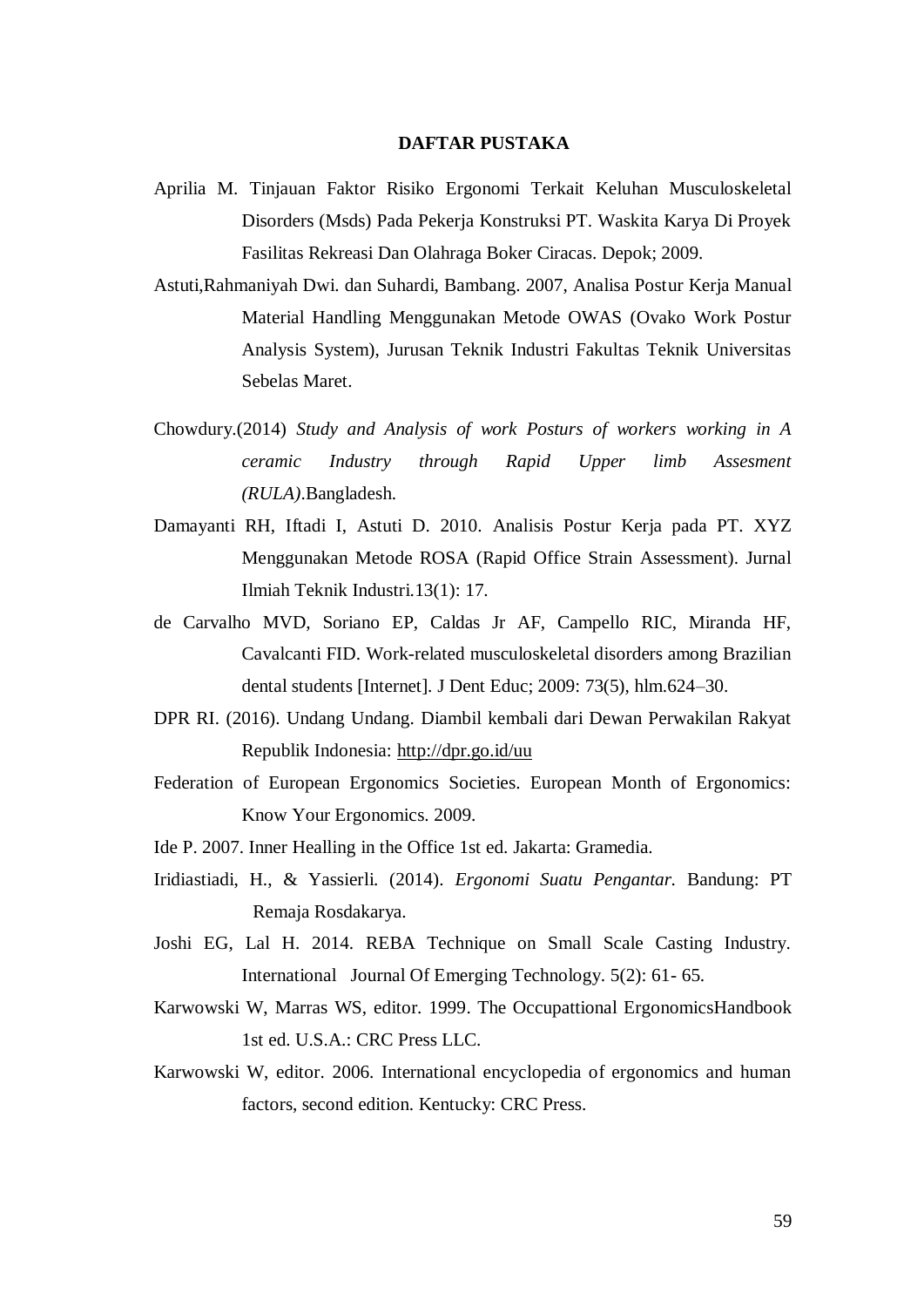- Krejcie, R. V., & Morgan, D. W. (1970). *Determining sample size for research activities. Educational and psychological measurement*, 30(3), 607-610
- Kuemba, Linake S. "*Buruh Bagasi Kapal di Pelabuhan Kota Bitung*". Jurnal. Mando: Universitas Sam Ratulangi Manado. 2012.
- Mas'idah, Eli. Fatmawati, Wiwiek. Dan Ajibta, Lazib. 2009, Analisa Manual Material Handling (MMH) Dengan Menggunakan Metode Biomekanika Untuk Mengidentifikasi Resiko Cedera Tulang Belakang (Musculoskeletal Disorder), Fakultas Teknologi Industri UNUSLA.
- McAtemney, L., & Hignett, S. (2000). Rapid Entire Body Assessment (REBA). *Applied Ergonomic*, 201-205.
- McCauley-Bush P. Ergonomics:Foundational Principles, Aplications, and Technologies. CRC Press. New York; 2012.
- Muslim E, Nurtjahro B, Ardi R. 2011. Evaluation Index Pada Virtual Environment. Journal Of TI Undip. 15(1): 75–81.
- NIOSH. 1997. A Critical Review of Epidemiologic Evidence for Work-Related Musculoskeletal Disorders of the Neck, Upper Extremity, and Low Back.
- Nurliah, Aah, 2012, *Analisis Resiko Musculoskeletal Disorders (MSDs) pada Operator Forklift* di PT LLI Tahun 2012, Tesis, Universitas Indonesia.
- O'Malley G. Musculoskeletal Disorders in Obesity. Dalam F. Wilson, J. Gormley, dan J. Hussey, eds. Excercise Therapy ini the Management of Musculoskeletal Disorders. Blackwell Publishing. UK; 2011. hal. 231– 240.
- Pratiwi I, Purnomo, Dharmastiti R, Setyowati L. 2015. Evaluasi Resiko Faktor Kerja di UMKM Gerabah Menggunakan Metode Quick Exposure Checklist. 132–138.
- Rajaguguk, S. (2009). Evaluasi Postur Tubuh Ditinjau dari Segi Ergonomi di Bagian Pengepakan pada PT. Coca Cola Bottling Indonesia Medan. Medan: Universitas Sumatra Utara
- Rijanto BB. Pedoman Pencegahan Kecelakaan di Industri. Edisi 1. Mitra Wacana Media. Jakarta; 2011.